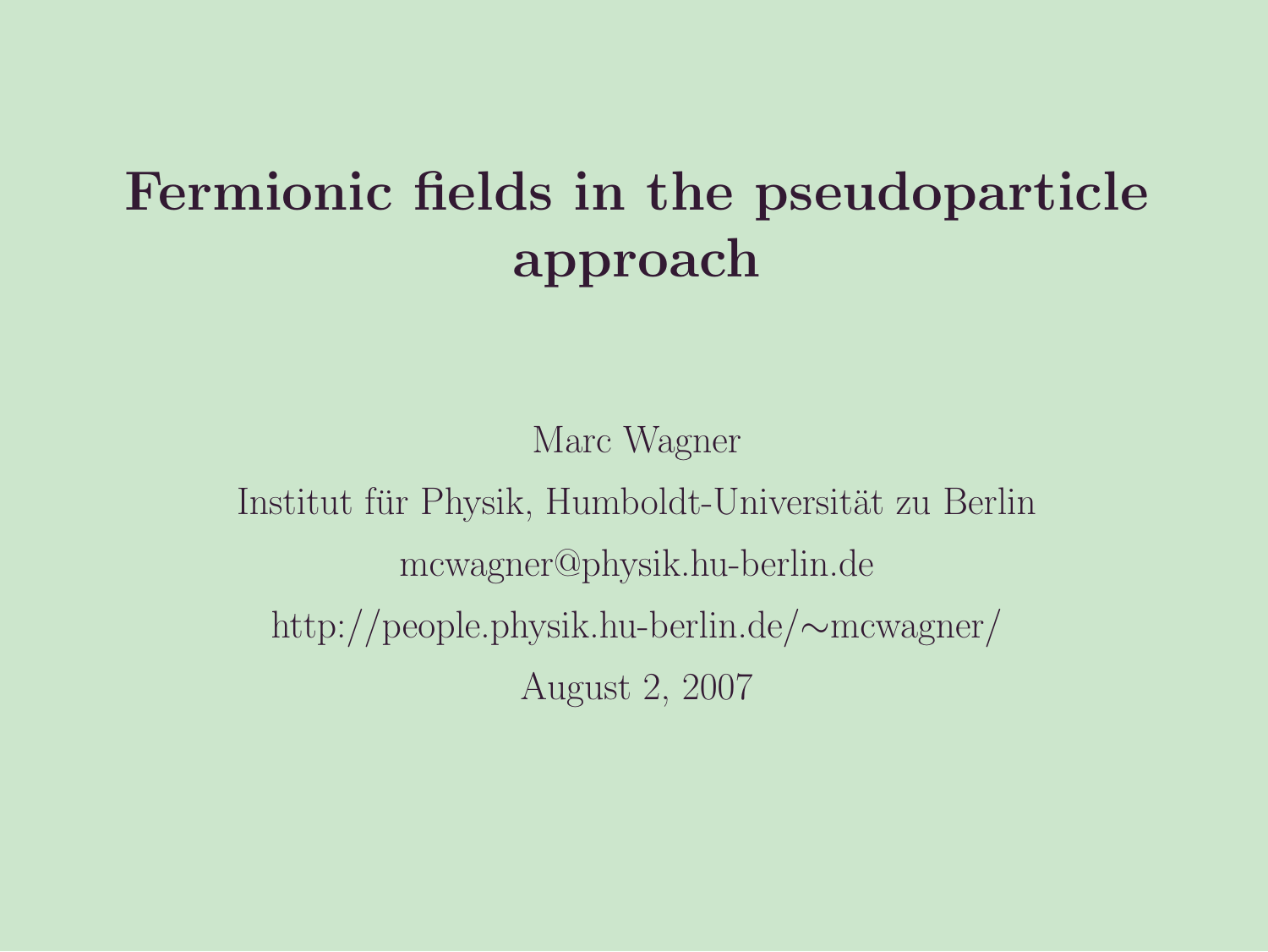# Introduction (1)

- Models for SU(2) Yang-Mills theory with a small number of degrees of freedom:
	- Regular gauge instanton and meron models (F. Lenz, J. W. Negele, M. Thies, 2003).
	- Pseudoparticle approach (F. Lenz, M.W., 2005).
	- Calorons with non-trivial holonomy (P. Gerhold, E.-M. Ilgenfritz, M. Müller-Preussker, 2006).
	- Ensemble of dyons (D. Diakonov, V. Petrov, 2007).
- Basic principle: restrict the path integral to those gauge field configurations, which can be represented by a linear superposition of a small number of localized building blocks (instantons, merons, akyrons, calorons, dyons, ...).

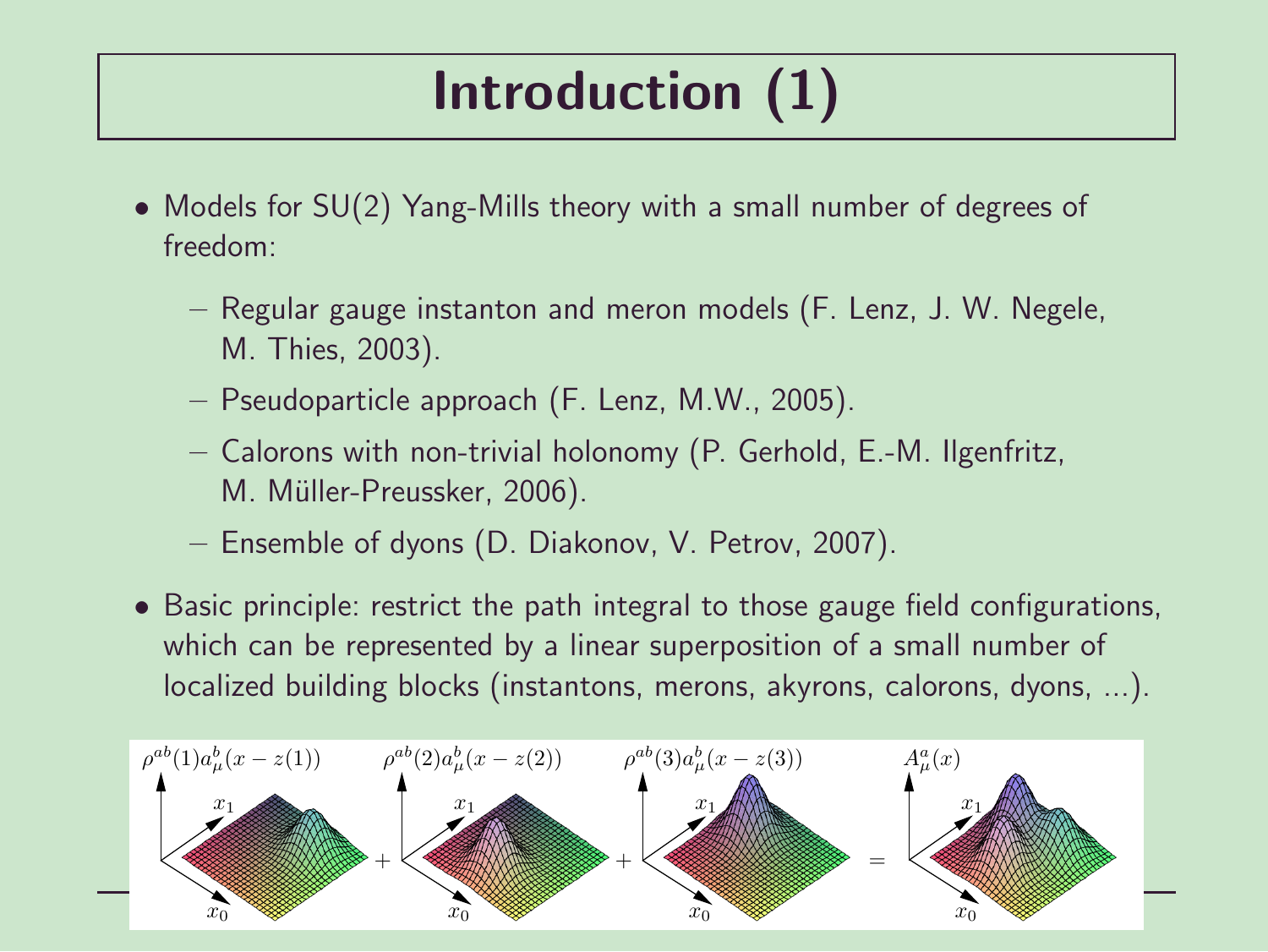# Introduction (2)

- Successes of these models:
	- Linear potential between two static charges at large separations (confinement).
	- Confinement-deconfinement phase transition.
	- String tension, topological susceptibility, critical temperature, ... in qualitative agreement with lattice results.
- Intention: get a better understanding of confining gauge field configurations and the mechanism of confinement.
- How can fermions be included in such models?
- In this talk: first steps in this direction.
	- Basic principle of the PP approach in fermionic theories.
	- $-$  Testing ground: the 1+1-dimensional Gross-Neveu model in the large- $N$ -limit (phase diagram, chiral condensate).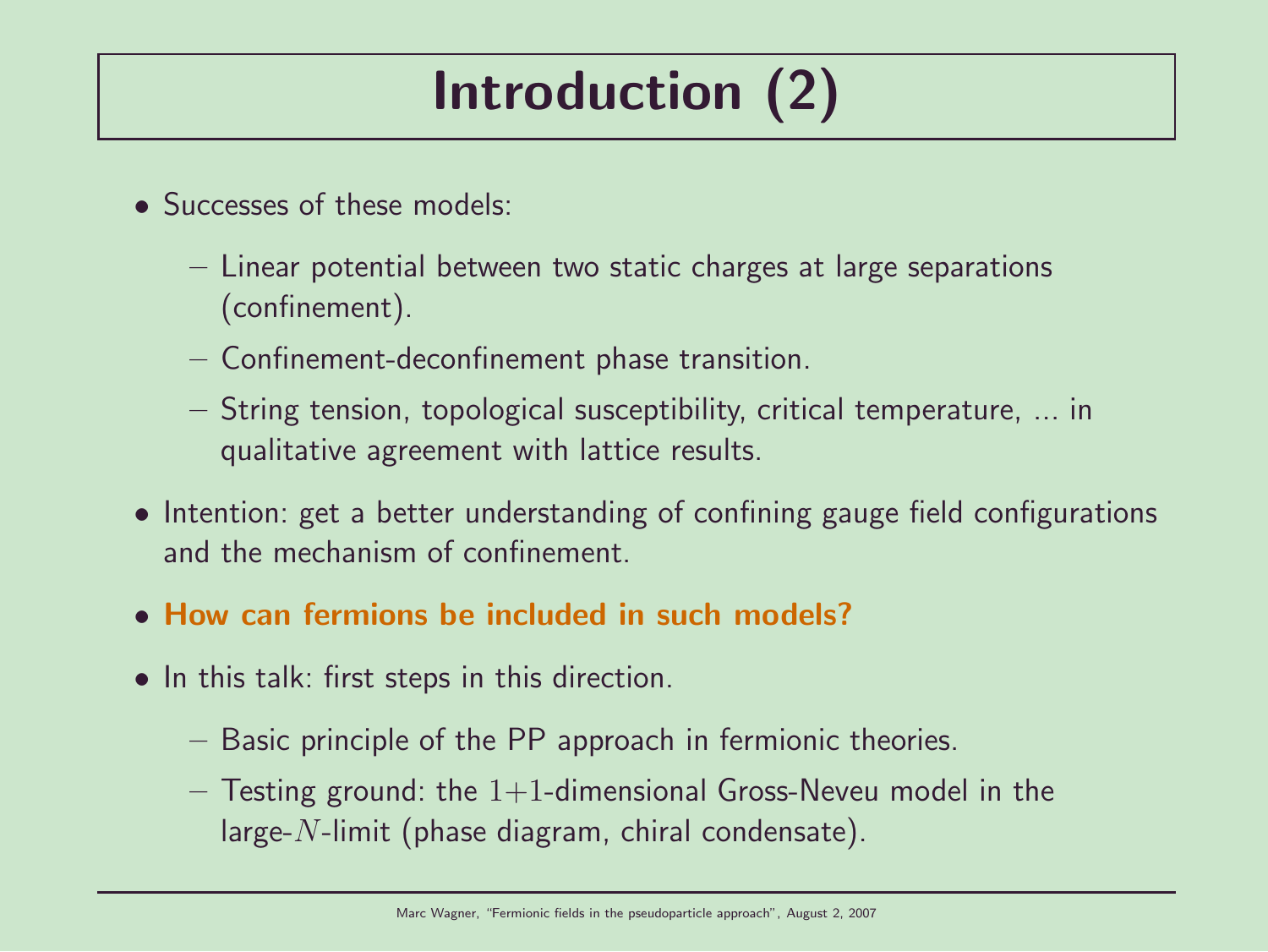# Basic principle (1)

• Starting point: action and partition function of any theory with quadratic fermion interaction:

$$
S[\psi, \bar{\psi}, \phi] = \int d^{d+1}x \left( \bar{\psi} Q(\phi) \psi + \mathcal{L}(\phi) \right)
$$
  

$$
Z = \int D\psi D\bar{\psi} D\phi e^{-S[\psi, \bar{\psi}, \phi]}
$$

(Q: Dirac operator;  $\phi$ : any type and number of bosonic fields, e.g. the non-Abelian gauge field in QCD).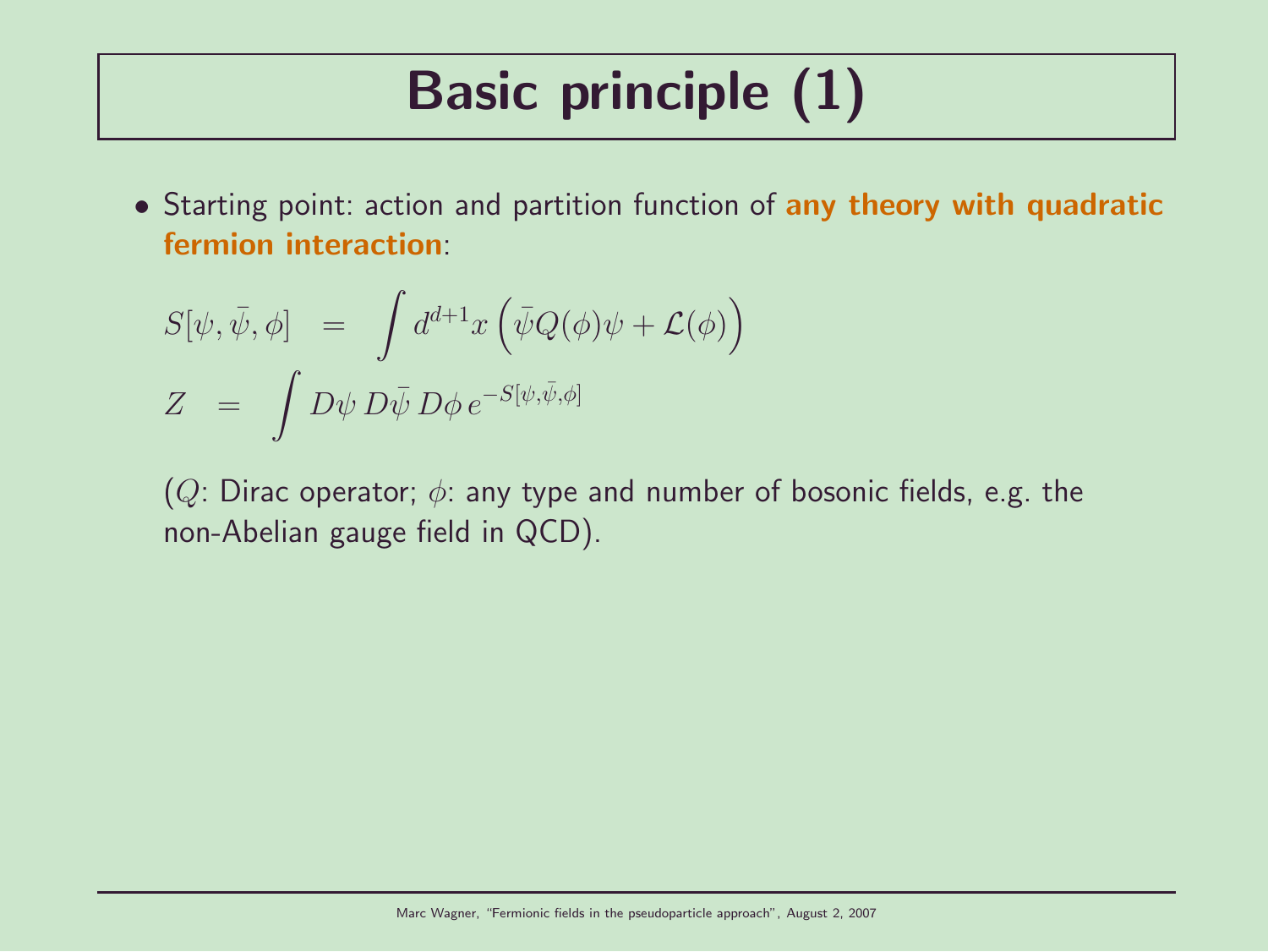# Basic principle (2)

• Consider only those fermionic field configurations, which can be represented by a linear superposition a fixed number of localized building blocks:

$$
\psi(x) = \sum_{j} \underbrace{\eta_j G_j(x)}_{j \text{-th PP}}
$$

 $(\eta_j\colon$  Grassmann valued spinors;  $G_j\colon$  functions, which are localized in space as well as in time, i.e. PPs).

• Define the functional integration over all fermionic field configurations as an integration over the Grassmann valued spinors:

$$
\int D\psi D\bar{\psi}\dots = \int \left(\prod_j d\eta_j d\bar{\eta}_j\right)\dots
$$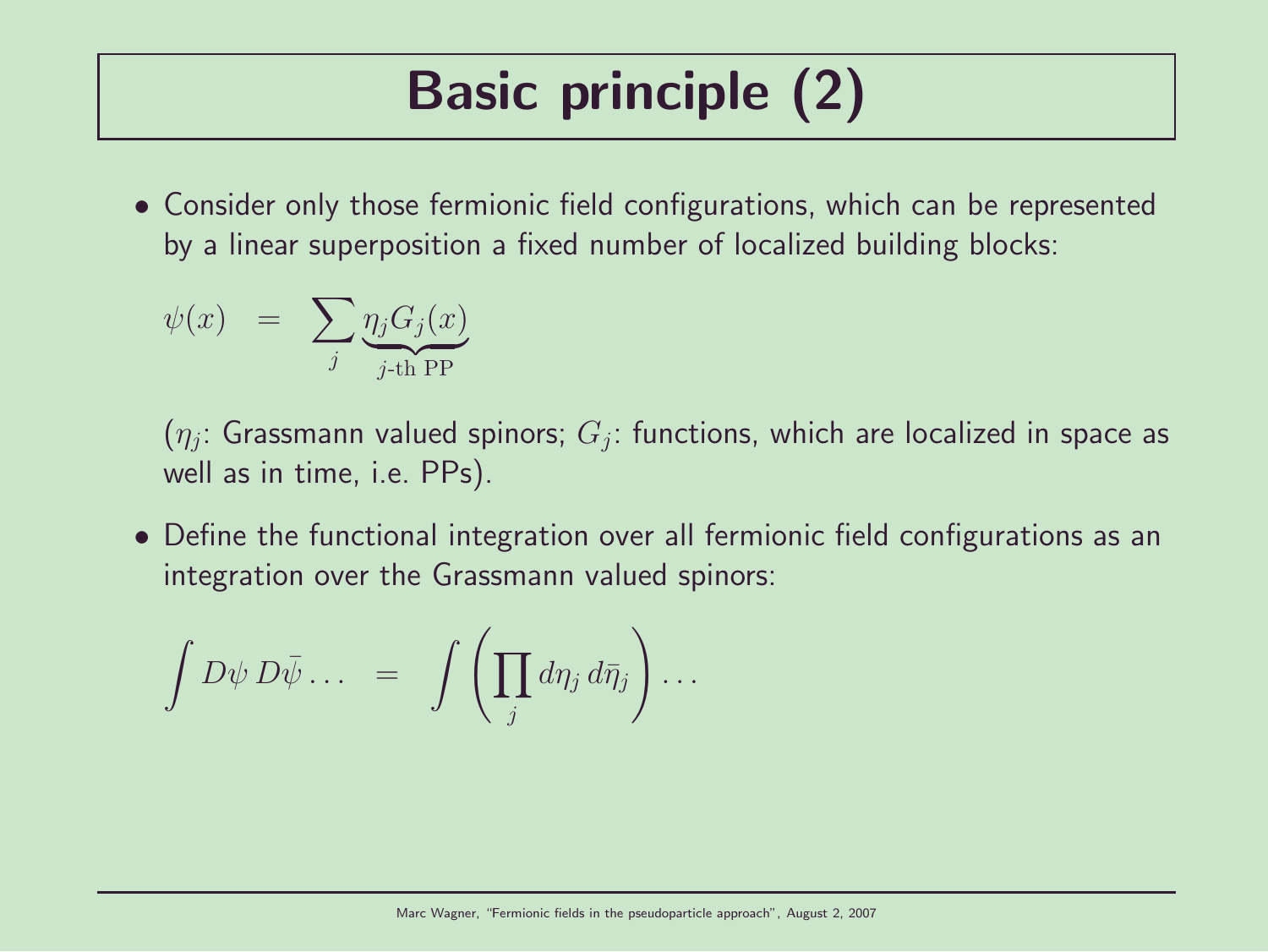# Basic principle (3)

• Integrate out the fermions:

$$
S_{\text{effective}}[\phi] = \int d^{d+1}x \mathcal{L}(\phi) - \ln\left(\det\left(\langle G_j|Q|G_{j'}\rangle\right)\right)
$$
  

$$
Z \propto \int D\phi \, e^{-S_{\text{effective}}[\phi]}
$$

 $\left( \langle G_j|Q|G_{j'} \rangle \right.$  is a finite matrix; " $Q$ -regularization").

 $\bullet$  If  $\det(Q)$  is real and positive,  $\det(Q) = \sqrt{\det(Q^\dagger Q)}$ . This suggests another PP regularization:

$$
S_{\text{effective}}[\phi] = \int d^{d+1}x \mathcal{L}(\phi) - \frac{1}{2} \ln \left( \det \left( \langle G_j | Q^\dagger Q | G_{j'} \rangle \right) \right)
$$

#### $( "Q<sup>†</sup>Q-regularization").$

• The " $Q^{\dagger}Q$ -regularization" has significant advantages over the naive "Q-regularization".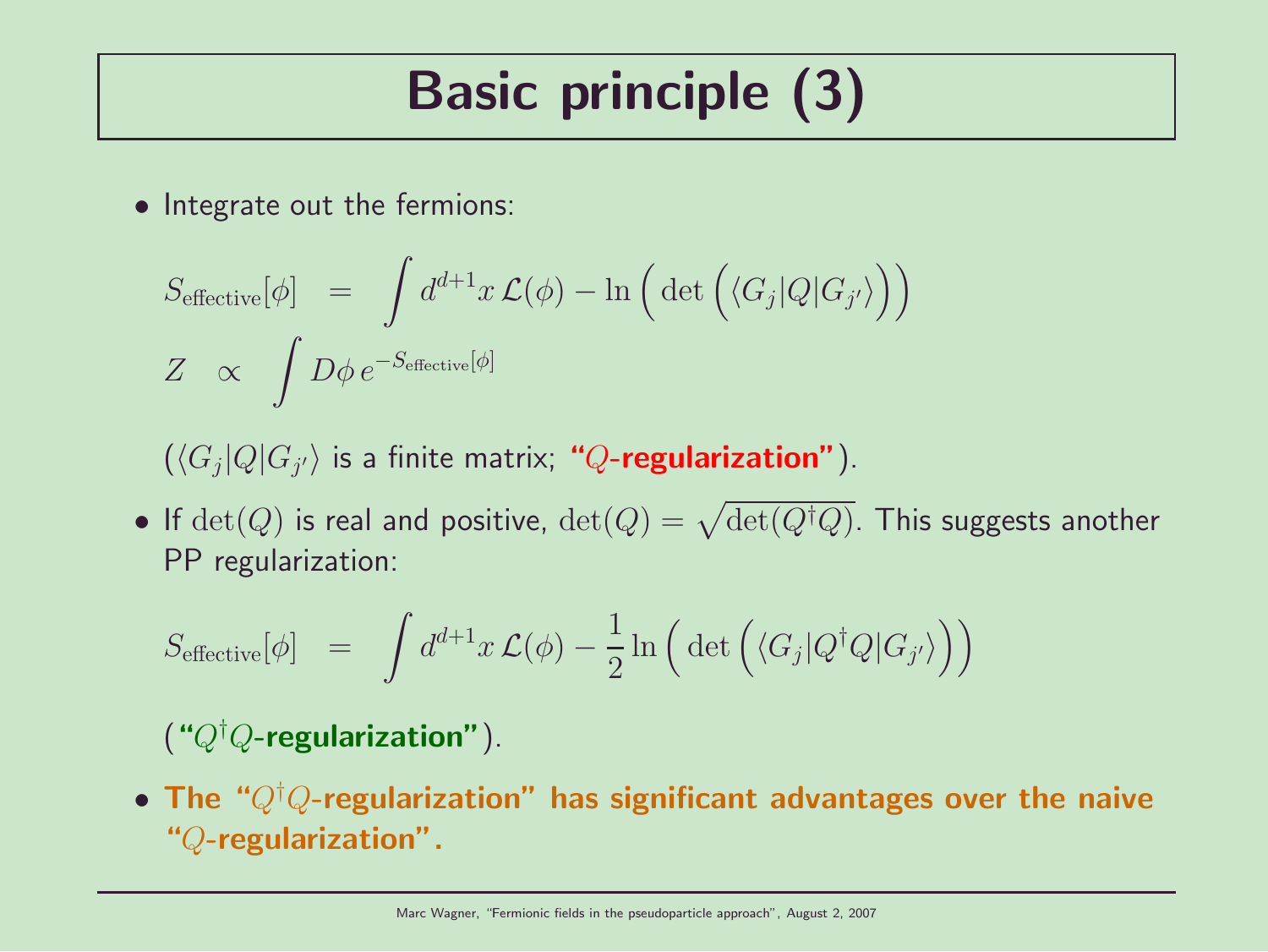# $Q$  versus  $Q^{\dagger}Q$  (1)

- For the sake of simplicity: consider all PPs  $G_i$  to be orthonormal, i.e.  $\langle G_j | G_{j'} \rangle = \delta_{jj'}$  (this is not a restriction!).
- The problem of the  $Q$ -regularization:
	- $-$  Applying the Dirac operator  $Q$  to one of the PPs  $G_{j^\prime}$  in general yields a function, which is (partially) outside the PP function space span ${G_n}$ , i.e.

$$
QG_{j'}(x) = \sum_{k} a_{j'k} G_k(x) + h_{j'} H_{j'}(x)
$$

 $(H_{j'}$  normalized,  $H_{j'} \perp \text{span}\{G_n\}$ ).

- $-$  If  $|\sum_k a_{j'k}G_k|\gg |h_{j'}|$   $\;\;\rightarrow$   $\;$  no problem.
- $-$  If  $|\sum_k a_{j'k}G_k| \lesssim |h_{j'}| \quad \to \quad$  when computing the fermionic matrix  $\langle G_j|Q|G_{j'}\rangle$ , a significant part of  $QG_{j'}$  is simply ignored, just because  $H_{j'}$  is perpendicular to the PP function space  ${\rm span}\{G_n\}.$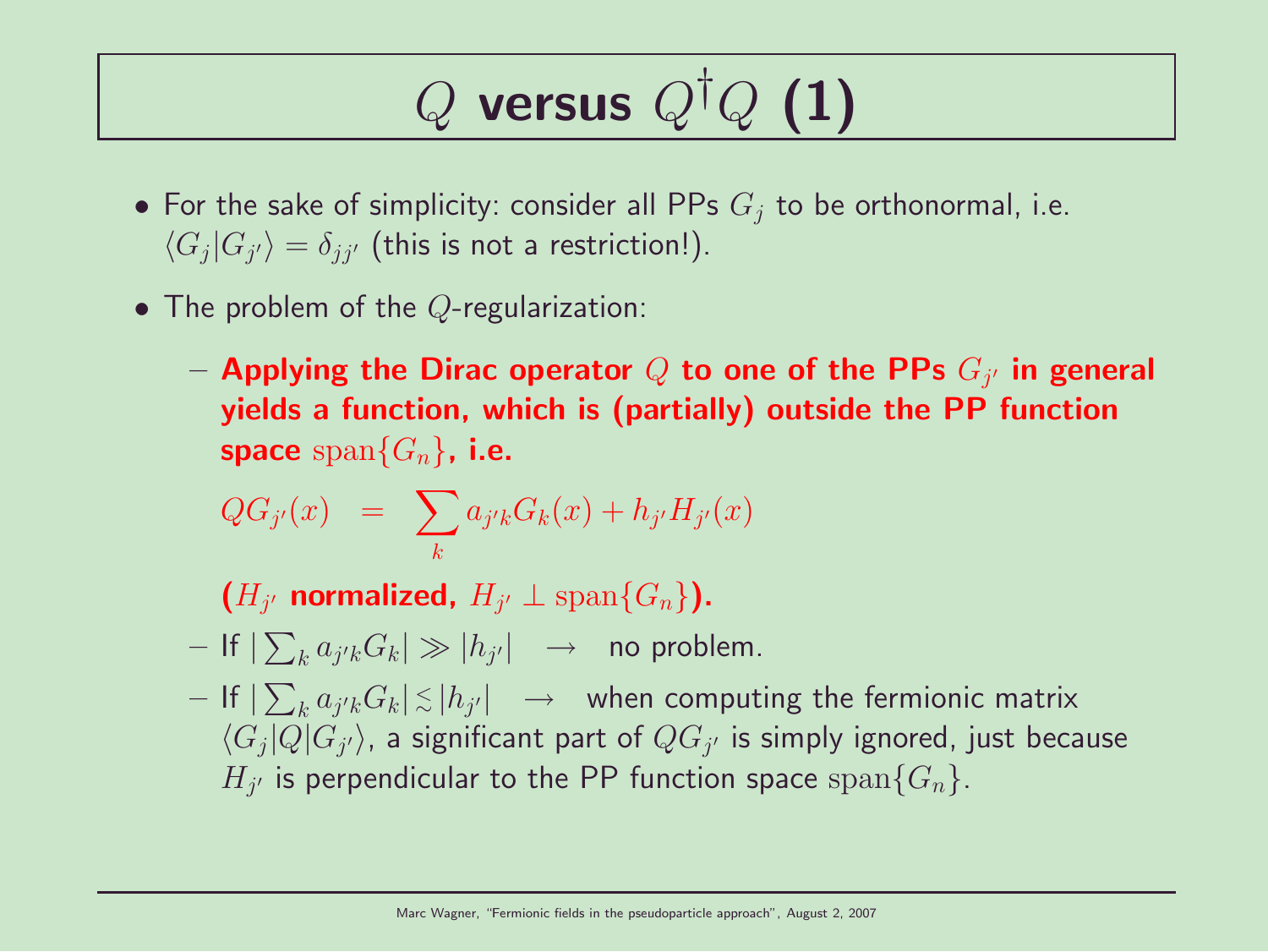# $Q$  versus  $Q^{\dagger}Q$  (2)

- The advantage of the  $Q^{\dagger}Q$ -regularization:
	- $-$  Both the left hand sides  $\langle G_j | Q^\dagger$  and the right hand sides  $Q|G_{j'}\rangle$ of the matrix elements  $\langle G_j|Q^\dagger Q|G_{j^\prime}\rangle$  might be outside the PP function space  $\text{span}\{G_n\}$ , but they form the same function space, span ${QG_n}$ , in which their overlap is computed.
- For "better arguments" cf. M.W., arXiv:0704.3023 [hep-lat].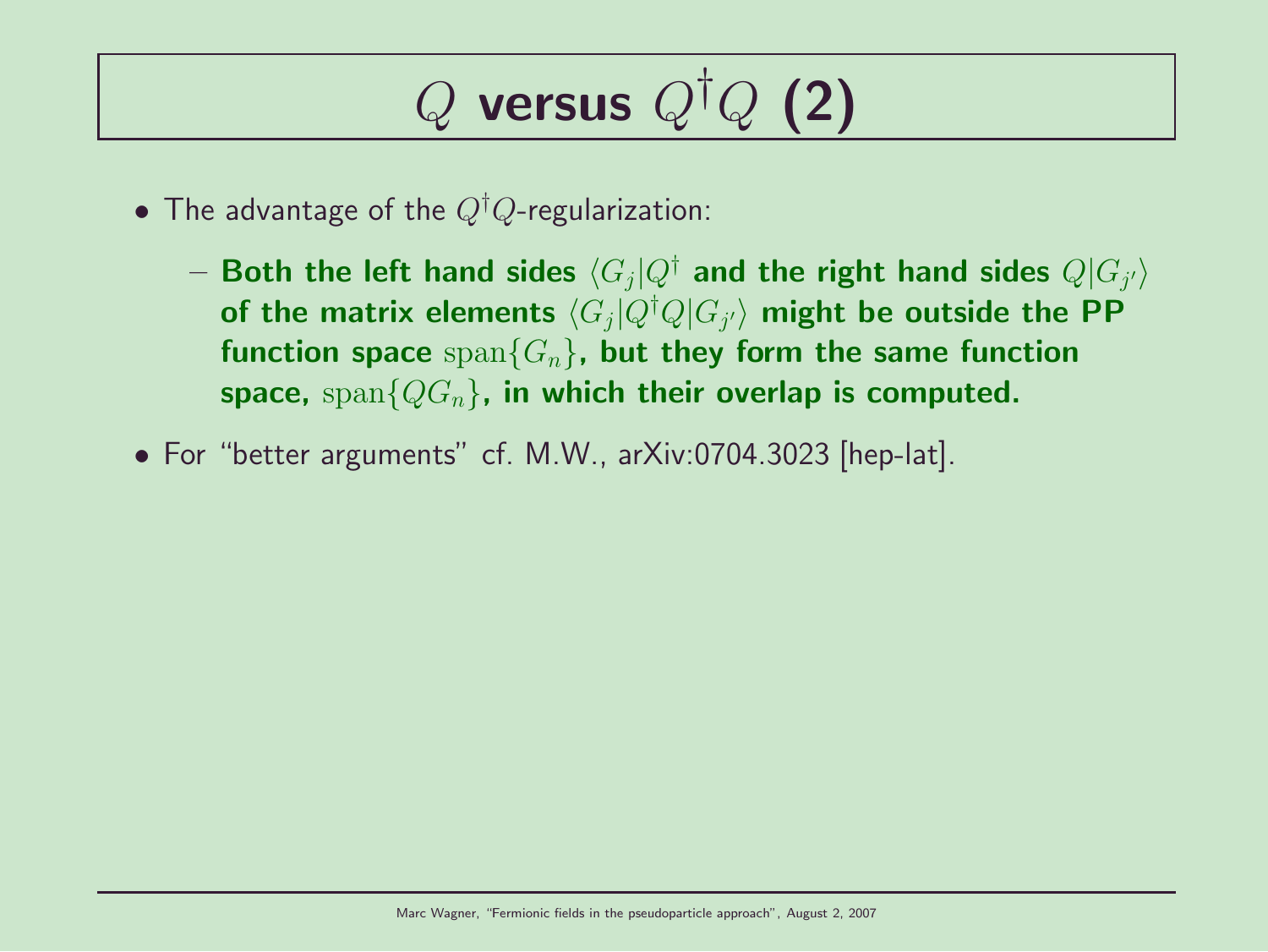## Testing ground: Gross-Neveu model (1)

• Action and partition function of the  $1+1$ -dimensional Gross-Neveu model:

$$
S = \int d^2x \left( \sum_{n=1}^N \bar{\psi}^{(n)} \Big( \gamma_0 (\partial_0 + \mu) + \gamma_1 \partial_1 \Big) \psi^{(n)} - \frac{g^2}{2} \left( \sum_{n=1}^N \bar{\psi}^{(n)} \psi^{(n)} \right)^2 \right)
$$
  

$$
Z = \int \left( \prod_{n=1}^N D\psi^{(n)} D\bar{\psi}^{(n)} \right) e^{-S}
$$

(N: number of flavors;  $\mu$ : chemical potential; q: coupling constant).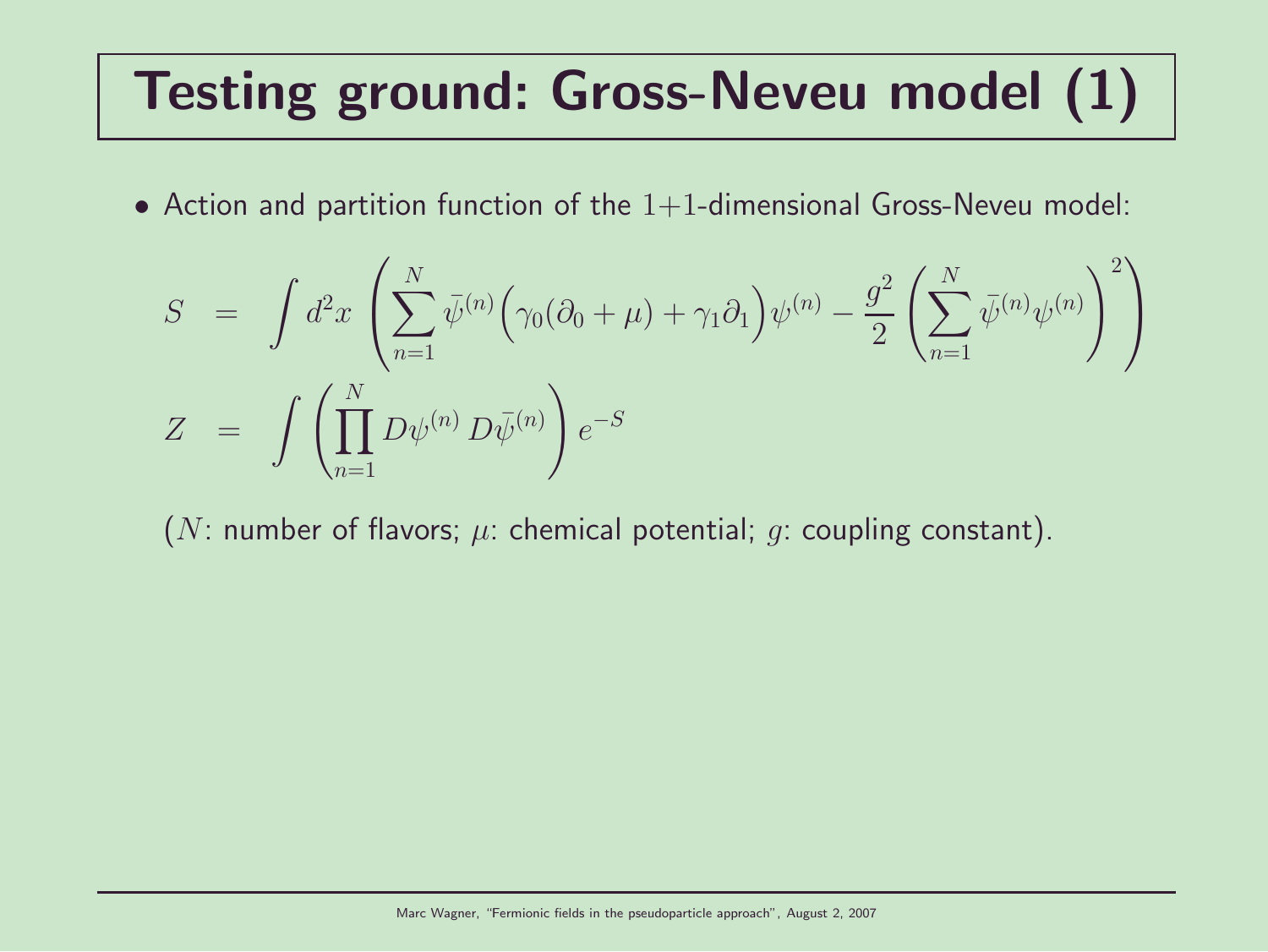## Testing ground: Gross-Neveu model (2)

• Introduce a real scalar field  $\sigma$  and integrate out the fermions:

$$
S_{\text{effective}} = N \left( \frac{1}{2\lambda} \int d^2 x \,\sigma^2 - \ln \left( \det \left( \gamma_0 (\partial_0 + \mu) + \gamma_1 \partial_1 + \sigma \right) \right) \right)
$$
  
\n
$$
Z \propto \int D\sigma \, e^{-S_{\text{effective}}}
$$
  
\n
$$
(\lambda = Ng^2).
$$

 $\bullet$  Large- $N$  limit:

 $-N \to \infty$ ,  $\lambda = Nq^2 = \text{constant}$ .

- There is no need to compute the  $\sigma$ -path integral anymore.
- It is sufficient to minimize  $S_{\text{effective}}$  with respect to  $\sigma$ .

$$
- \sigma = -g^2 \sum_{n=1}^{N} \bar{\psi}^{(n)} \psi^{(n)}
$$
 (chiral condensate).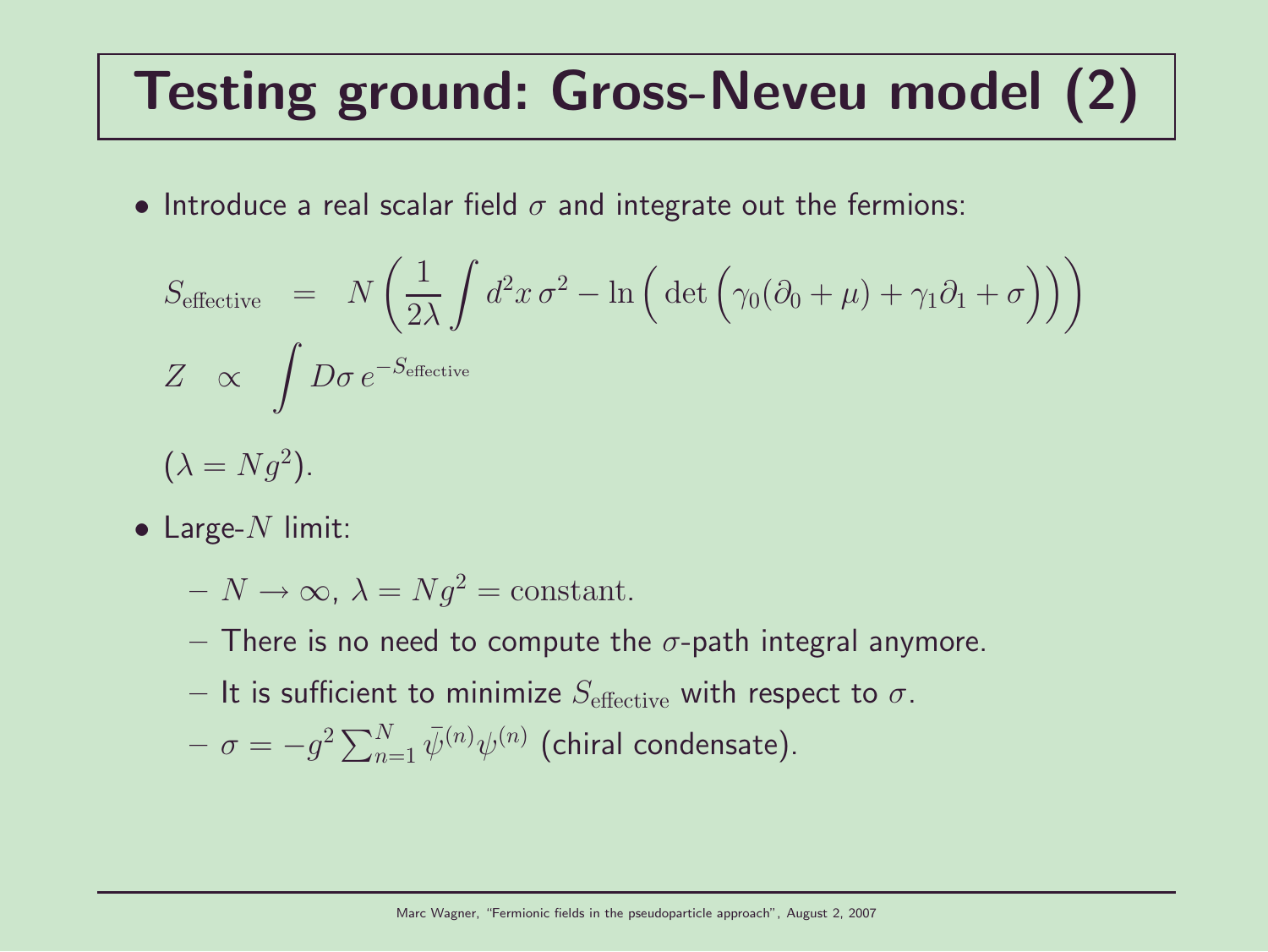### Fermionic PPs

- Fermionic PPs in this talk: a large number of uniformly distributed "hat functions".
	- B-spline basis functions of degree 2.
	- $-8$  ... 56 PPs in time direction, 144 PPs in space direction.
	- Antiperiodic boundary conditions in time direction, periodic boundary conditions in space direction.
- "Sensible set of field configurations" (any not too heavily oscillating field configuration can be approximated)
	- we can expect to reproduce correct Gross-Neveu results.
- Piecewise polynomial functions
	- $\rightarrow$  certain integrals can be calculated analytically.

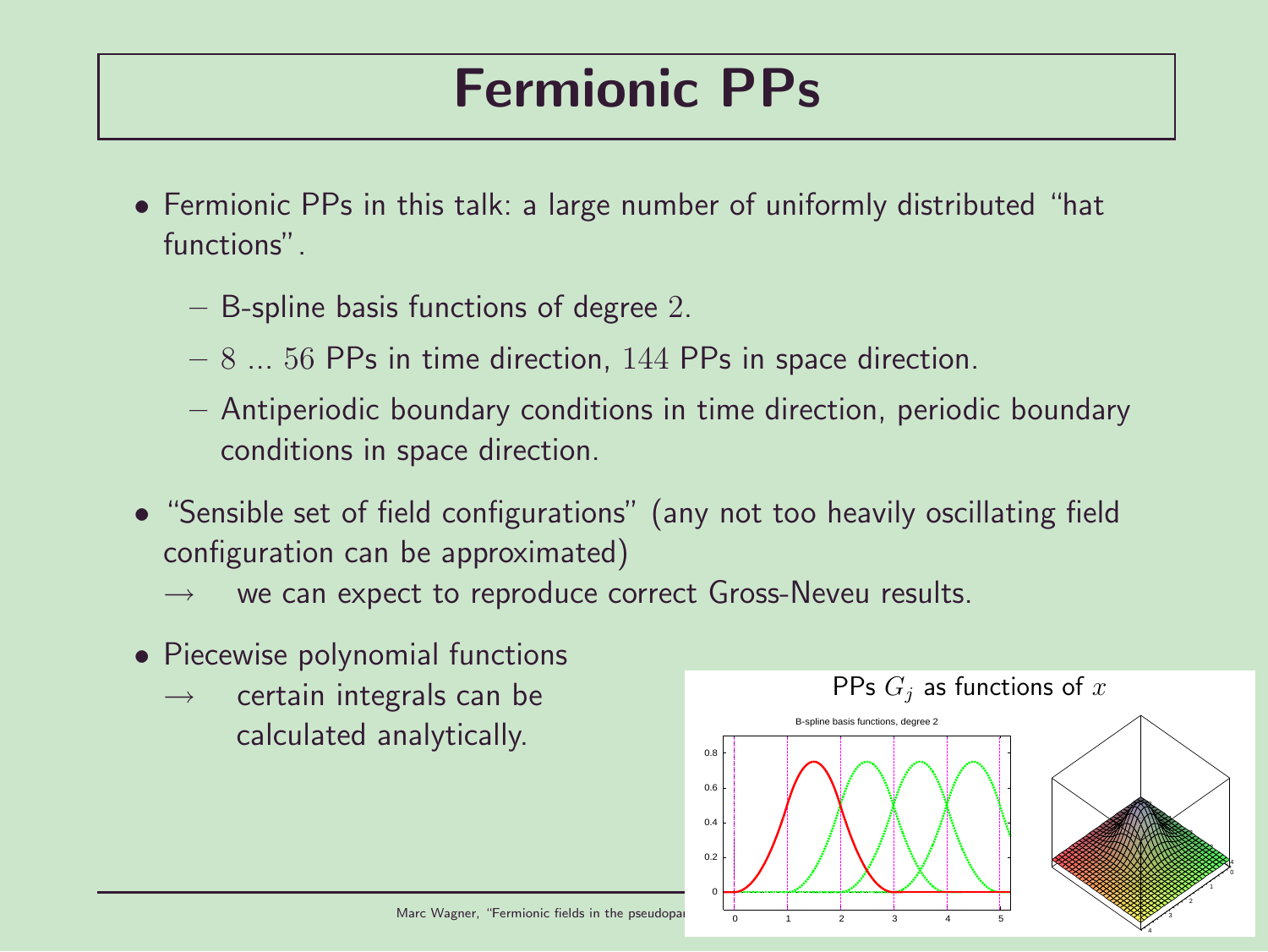### Phase diagram

- Q-regularization: completely wrong and useless results.
	- No improvement, when using a larger number of PPs.
	- No improvement, when using a different type of PPs.
- $Q^{\dagger}Q$ -regularization: excellent agreement with analytical results.
	- Homogeneous chiral condensate: analytical results by U. Wolff, 1985.
	- Inhomogeneous chiral condensate: analytical results by O. Schnetz, M. Thies, K. Urlichs, 2004.

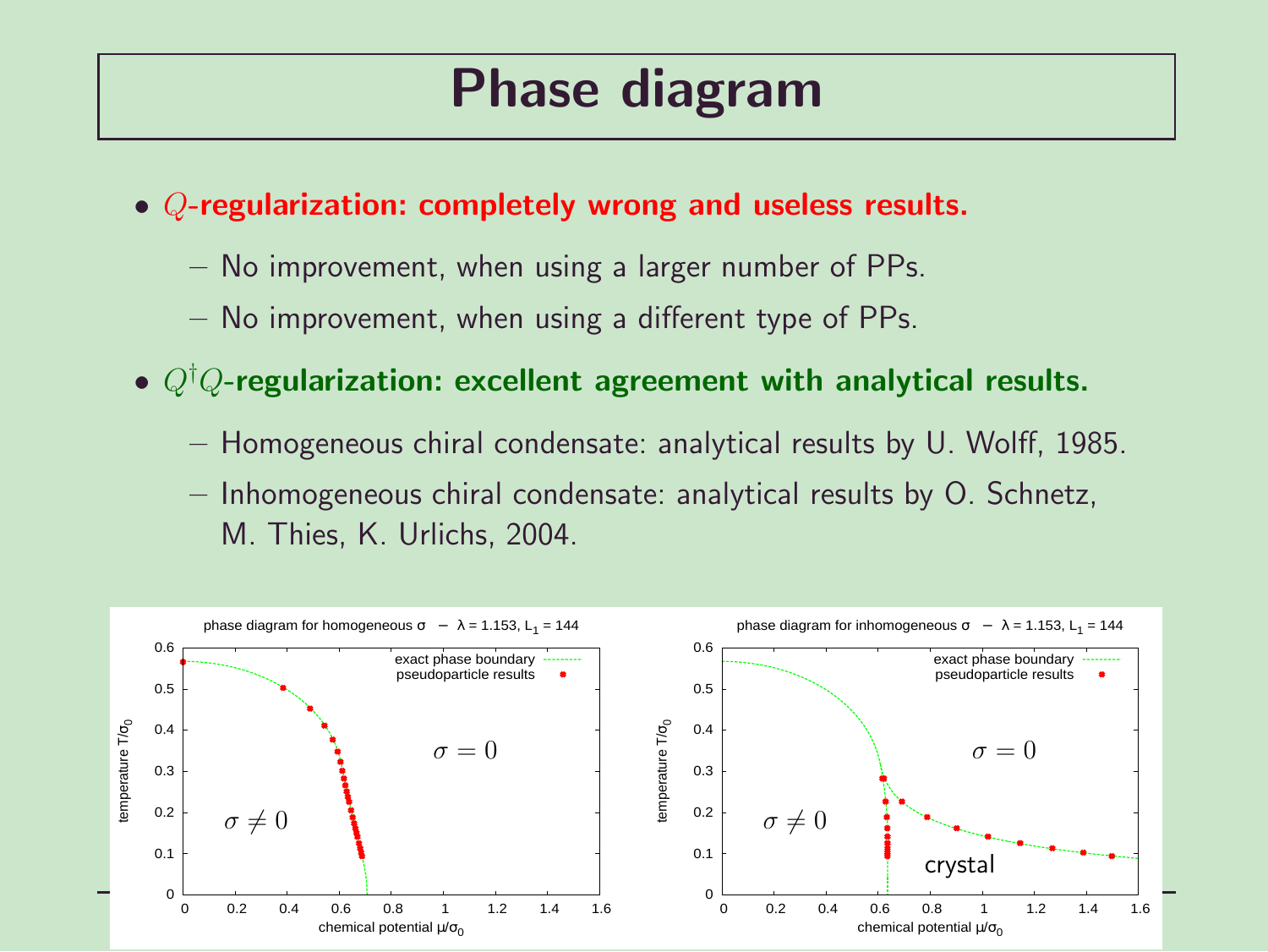#### Chiral condensate

- $Q^{\dagger}Q$ -regularization: excellent agreement with analytical results.
	- The sin-like behavior "inside the crystal phase" changes to a kink-antikink structure, when approaching the left phase boundary.

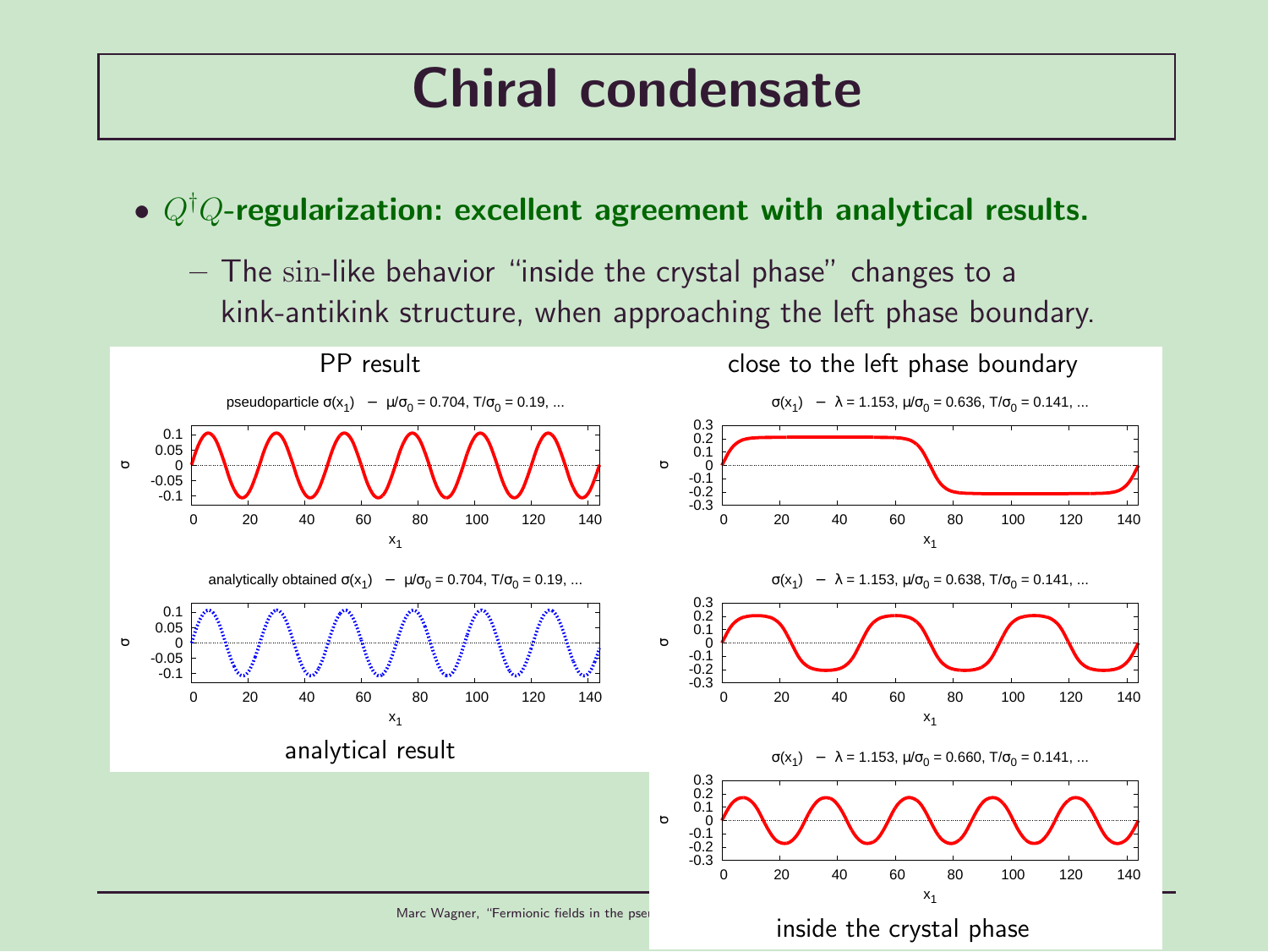### Summary

- Always apply the  $Q^{\dagger}Q$ -regularization and not the naive  $Q$ -regularization, when including fermionic fields in the pseudoparticle approach.
- The application of the PP approach to compute the phase diagram of the 1+1-dimensional Gross-Neveu model in the large- $N$ -limit has been a successful test.